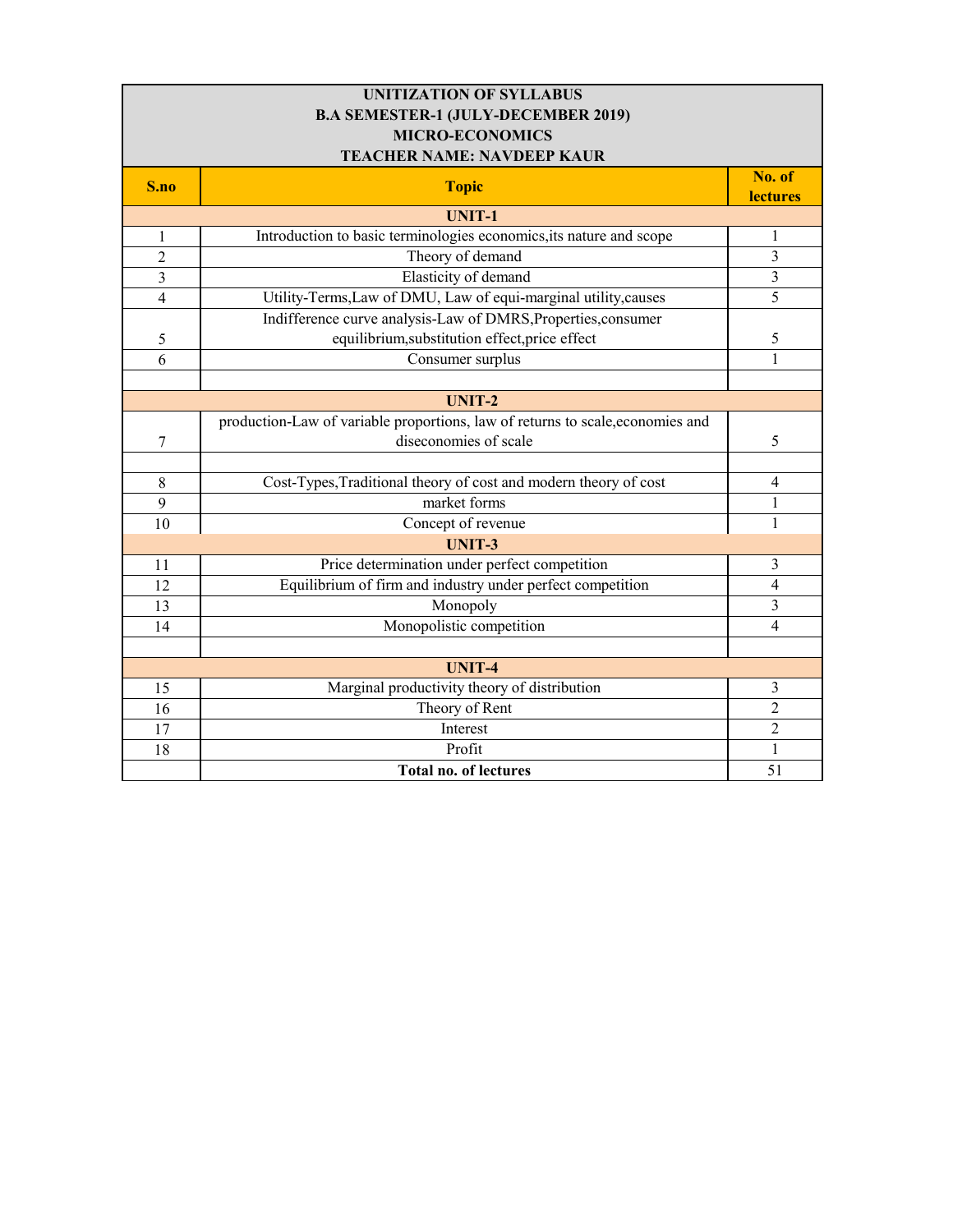| <b>Unitization of Syllabus</b><br><b>B.A Ist Semester (July-December</b> |                                                                             |                           |
|--------------------------------------------------------------------------|-----------------------------------------------------------------------------|---------------------------|
|                                                                          | Teacher's Name:- Dr. Sonia Ahuja                                            |                           |
|                                                                          | Paper (Theory & Practical) Music                                            |                           |
| Sr. No                                                                   | <b>Topic</b>                                                                | No. of<br><b>Lectures</b> |
|                                                                          | <b>Unit-I</b>                                                               |                           |
|                                                                          | Theory                                                                      |                           |
| $\mathbf{1}$                                                             | Bhatkhande Notation System in Modern Period                                 | 2                         |
| $\overline{2}$                                                           | Elementary Knowledge of raga                                                | 2                         |
| 3                                                                        | Different jaties of Ragas of the Present Raga System of North Indian Music. | 2                         |
|                                                                          | Unit-II                                                                     |                           |
| 4                                                                        | Elementray Knowledge of the following Musical terms:-                       | 3                         |
|                                                                          | Shruti, Swar(shudh & Vikrit), Saptak, Alankar                               |                           |
| 5                                                                        | Brief Life sketch and contribution of V.N Bhatkhande.                       | $\overline{2}$            |
| 6                                                                        | Sangeet (definition and importance)                                         | $\overline{2}$            |
|                                                                          |                                                                             |                           |
|                                                                          | <b>Unit-III</b>                                                             |                           |
| 7                                                                        | Brief description of Tanpura                                                | 2                         |
| 8                                                                        | Definitions and types of khayal.                                            | $\overline{2}$            |
|                                                                          |                                                                             |                           |
|                                                                          | <b>Unit-IV</b>                                                              |                           |
| 9                                                                        | Notation/Khayal and description of Raag bhopali                             | $\overline{c}$            |
| 10                                                                       | Raag Alhaiya Bilawal Description, Notation and Khayal                       | $\overline{2}$            |
| 11                                                                       | Teen Taal description and notation                                          | $\overline{2}$            |
| 12                                                                       | Dadra Taal description and notation.                                        | $\overline{2}$            |
|                                                                          |                                                                             |                           |
|                                                                          | Practical                                                                   |                           |
| 13                                                                       | Raag Bhopali , Sargam Geet and Bandish in Teen Taal with Alap and Taans     | 9                         |
| 14                                                                       | Raag Alhaiya Bilawal Aroh, Avroh and pakad                                  | 9                         |
|                                                                          | Bandish in Teen Taal with Alap and Taans.                                   |                           |
| 15                                                                       | Teen Taal ability to recite bols with Thah and Dugun layakaries by hands    | 6                         |
|                                                                          |                                                                             |                           |
| 16                                                                       | Dadra Taal ability to recite bols with Thah and Dugun layakaries by hands.  | 6                         |
| 17                                                                       | Play Dadra Taal on Tabla                                                    | 3                         |
| 18                                                                       | Alankaars based on Shudh and Vikrit Swaras.                                 | 6                         |
|                                                                          | Ability to play on Harmonium                                                |                           |
| 19                                                                       | Ability to sing National Anthem                                             | 3                         |
|                                                                          | <b>Total</b>                                                                | 67                        |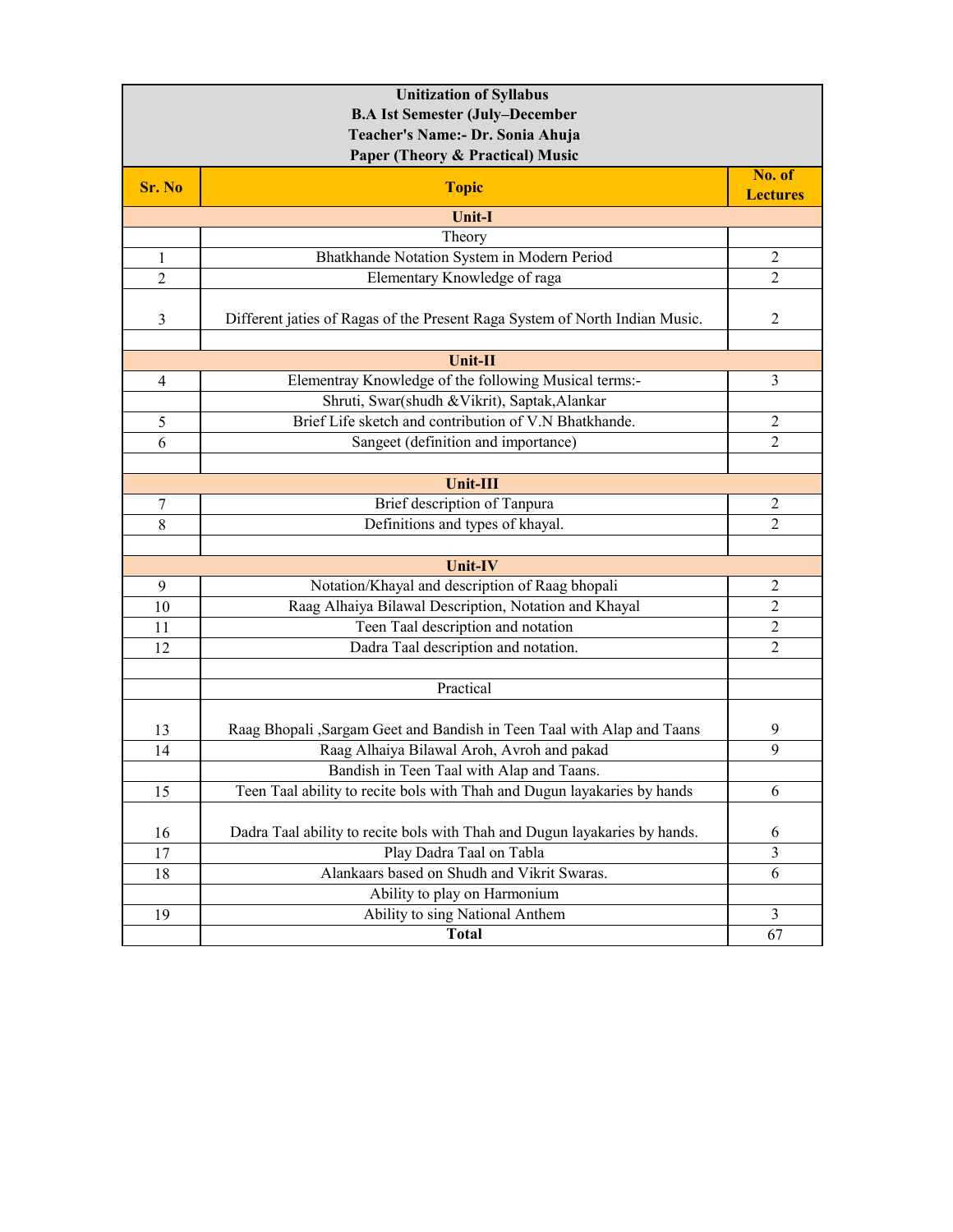| <b>UNITIZATION OF SYLLABUS</b>             |                                                                                  |                           |
|--------------------------------------------|----------------------------------------------------------------------------------|---------------------------|
| <b>B.A SEMESTER-1 (JULY-DECEMBER 2019)</b> |                                                                                  |                           |
| <b>POLITICAL THEORY-1</b>                  |                                                                                  |                           |
|                                            | <b>TEACHER NAME-VISHAVPREET KAUR</b>                                             |                           |
| S.no                                       | <b>Topic</b>                                                                     | No. of<br><b>lectures</b> |
|                                            | <b>UNIT-1</b>                                                                    |                           |
| 1                                          | Political Science: Meaning, Definition and Scope                                 | 4                         |
| $\overline{2}$                             | Relationship of Political Science with Economics, History and Sociology          | 6                         |
|                                            |                                                                                  |                           |
|                                            | <b>UNIT-2</b>                                                                    |                           |
|                                            | The State: Definitions, Elements and its Distinction from Government and Society |                           |
| $\overline{3}$                             |                                                                                  | 12                        |
|                                            | Theories of the Origin of the State-Social Contract and Historical/Evolutionary  |                           |
| 4                                          | Theory                                                                           | 15                        |
|                                            |                                                                                  |                           |
|                                            | <b>UNIT-3</b>                                                                    |                           |
| 5                                          | State: Liberal, Marxian and Gandhian View.                                       | 12                        |
| 6                                          | Welfare State: Liberal and Socialist perspective                                 | 10                        |
|                                            |                                                                                  |                           |
|                                            | <b>UNIT-4</b>                                                                    |                           |
| $\tau$                                     | Sovereignty: Definition, Attributes/ Characteristics and Types                   | $\overline{4}$            |
| 11                                         | Theories of Sovereignty: Monistic and Pluralistic                                | 6                         |
| 12                                         | Political System: a) Meaning and characteristics                                 | $\overline{2}$            |
| 13                                         | Political System: b) Fuctions According to David Easton and Almond and Powell    | 5                         |
|                                            |                                                                                  |                           |
|                                            | Total no. of lectures                                                            | 76                        |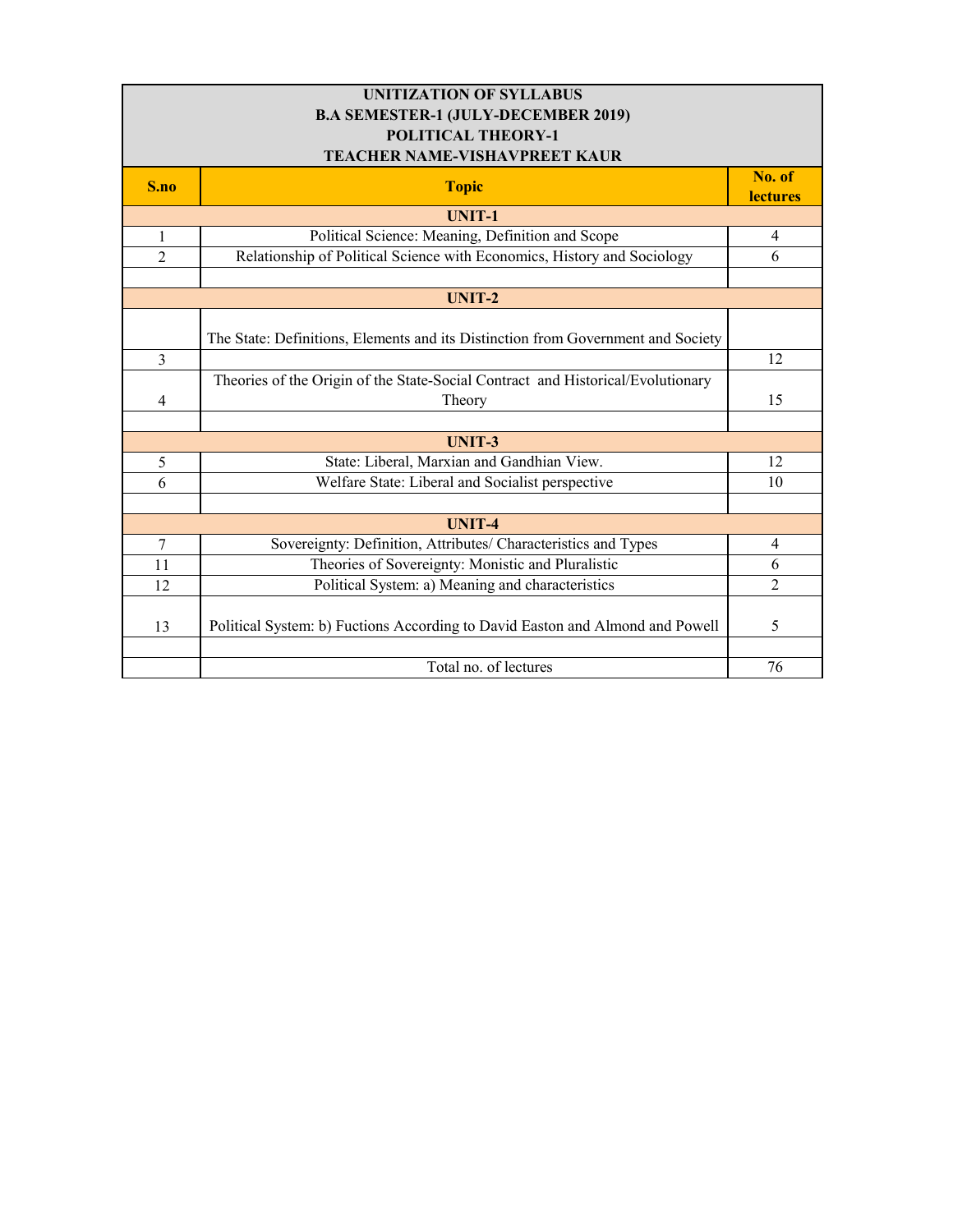| <b>UNITIZATION OF SYLLABUS</b>   |                                                  |                 |  |
|----------------------------------|--------------------------------------------------|-----------------|--|
| <b>Teacher: Dr Paramjit Kaur</b> |                                                  |                 |  |
|                                  | <b>B.A SEMESTER-1 (JULY-DECEMBER 2019)</b>       |                 |  |
|                                  | Subject: Psychology                              |                 |  |
|                                  | <b>SEMESTER 1</b>                                |                 |  |
| S.No                             | <b>Topic</b>                                     | <b>Lectures</b> |  |
|                                  | <b>UNIT1</b>                                     |                 |  |
| $\mathbf{1}$                     | Nature of Psychology                             | $\overline{4}$  |  |
| $\overline{2}$                   | Goals and Branches of Psychology                 | 4               |  |
| $\overline{\mathbf{3}}$          | Historical Evolution of Psychology               | $\overline{4}$  |  |
| 4                                | Development of Psychology in India               | $\overline{4}$  |  |
|                                  |                                                  |                 |  |
|                                  | <b>UNIT 2</b>                                    |                 |  |
| 1                                | Emotions: Definition and Concept                 | $\overline{4}$  |  |
| $\overline{2}$                   | Types of Emotions                                | 3               |  |
| $\overline{3}$                   | Theories;Cannon-Bard,James-Lange,Schacter-Singer | $\overline{4}$  |  |
| $\overline{4}$                   | Emotional -Intelligence                          | 3               |  |
|                                  |                                                  |                 |  |
|                                  | <b>UNIT3</b>                                     |                 |  |
| $\mathbf{1}$                     | Motivation:Definition,Nature                     | 3               |  |
| $\overline{c}$                   | Concepts                                         | 3               |  |
| 3                                | <b>Types of Motives</b>                          | $\overline{4}$  |  |
| $\overline{4}$                   | Theories: Abraham Maslow, McClelland and Murray  | $\overline{4}$  |  |
|                                  |                                                  |                 |  |
|                                  | <b>UNIT4</b>                                     |                 |  |
| $\mathbf{1}$                     | Methods of Psychology :Experimental Method       | $\overline{4}$  |  |
| $\overline{2}$                   | <b>Observation Method</b>                        | 3               |  |
| 3                                | <b>Sampling Techniques</b>                       | $\overline{4}$  |  |
| $\overline{4}$                   | <b>Survey Method</b>                             | 3               |  |
|                                  | Practicals                                       | 16              |  |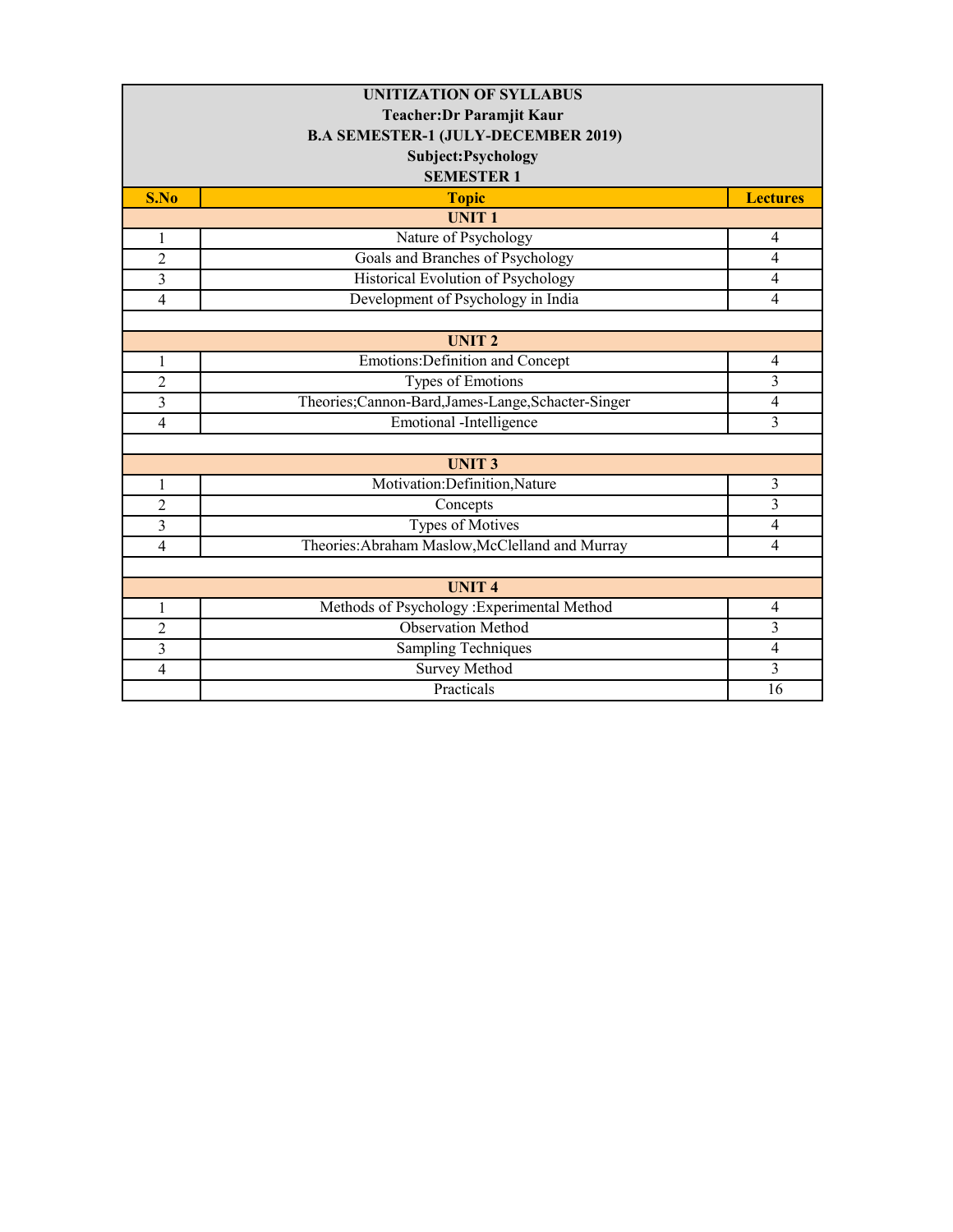| <b>Unitization of Syllabus</b> |                                                                |                 |
|--------------------------------|----------------------------------------------------------------|-----------------|
| B.A.I Sem (July-Dec-2019)      |                                                                |                 |
|                                | Subject: Punjabi (Elective)                                    |                 |
|                                | <b>Teachers's Name: Dr. Gurmeet Singh</b>                      |                 |
| S.No.                          | <b>Topic</b>                                                   | No. Of          |
|                                |                                                                | <b>Lectures</b> |
|                                | <b>Unit-I</b>                                                  |                 |
| $\mathbf{1}$                   | ਆਧਨਿਕ ਪੰਜਾਬੀ ਕਵਿਤਾ 'ਨਕਸ਼ ਨਹਾਰ: ਆਮ ਜਾਣਕਾਰੀ                      | 3               |
| $\mathfrak{D}$                 | Bwel vlr isMG, pRo. pUrn isMG, Dnl rwm cwiqRk, ਦੀਆ ਕਵਿਤਾਵਾਂ ਦਾ | 8               |
|                                | ਵਿਸ਼ਾ-ਵਾਸਤੂ, ਪਸੰਗ ਸਹਿਤ ਵਿਆਖਿਆ ਅਤੇ ਲਘੂ ਪਸ਼ਨ                     |                 |
| $\overline{3}$                 | pRo. mohn isMG, AMimRqw pRIqm, bwvw blvMq, iSv kumwr btwlvl,   | 6               |
|                                | fw. hirBjn isMG, fw. ਜਗਤਾਰ ਦੀਆਂ ਕਵਿਤਾਵਾਂ ਦਾ ਸਰਵਪੱਖੀ ਅਧਿਐਨ      |                 |
|                                | $Unit-II$                                                      |                 |
| $\overline{4}$                 | ' ਛੇ ਦਰਸ਼ਨ' ਇਕਾਂਗੀ ਸੰਗ੍ਰਹਿ: ਪ੍ਰਸੰਗ ਸਹਿਤ ਵਿਆਖਿਆ                 | 4               |
| 5                              | ' ਛੇ ਦਰਸ਼ਨ' ਇਕਾਂਗੀ ਸੰਗਹਿ: ਵਿਸ਼ਾ-ਵਾਸਤੂ/ ਥੀਮਿਕ ਅਧਿਐਨ             | 6               |
| 6                              | ' ਛੇ ਦਰਸ਼ਨ' ਇਕਾਂਗੀ ਸੰਗਹਿ: ਸਾਹਿਤਕ ਪਰਖ, ਪਾਤਰ ਚਿਤਰਨ ਤੇ ਕਥਾਨਕ      | $\overline{4}$  |
|                                | <b>Unit-III</b>                                                |                 |
| $\tau$                         | ਪੰਜਾਬੀ ਸਾਹਿਤ ਦਾ ਇਤਿਹਾਸ (1901 ਤੋਂ 2000 ਤੱਕ) ਦਾ ਅਧਿਐਨ            | 6               |
| 8                              | ਕਵਿਤਾ, ਨਾਟਕ ਤੇ ਇਕਾਂਗੀ ਸਾਹਿਤ ਦਾ ਇਤਿਹਾਸ-ਮੁਲਕ ਅਧਿਐਨ               | $\overline{4}$  |
|                                | <b>Unit-IV</b>                                                 |                 |
| 9                              | ਭਾਸ਼ਾ ਅਤੇ ਪੰਜਾਬੀ ਭਾਸ਼ਾ ਦੀ ਪਰਿਭਾਸ਼ਾ ਤੇ ਪ੍ਰਕਿਰਤੀ                 | $\overline{3}$  |
| 10                             | ਪੰਜਾਬੀ ਭਾਸ਼ਾ ਦਾ ਪ੍ਰਯੋਜਨ ਅਤੇ ਮਹੱਤਵ                              | $\overline{3}$  |
| 11                             | ਪੰਜਾਬੀ ਭਾਸ਼ਾ ਦੀਆ ਵਿਸ਼ੇਸ਼ਤਾਵਾਂ                                  | $\overline{4}$  |
| Unit-V                         |                                                                |                 |
| 12                             | ਸਮੱਚੇ ਪਾਠ-ਕਮ ਉਤੇ ਆਧਾਰਿਤ ਸੰਖੇਪ ਉਤੱਰਾਂ ਵਾਲੇ ਪ੍ਰਸ਼ਨ               | 6               |
|                                | <b>Total Number of Lecture</b>                                 | 57              |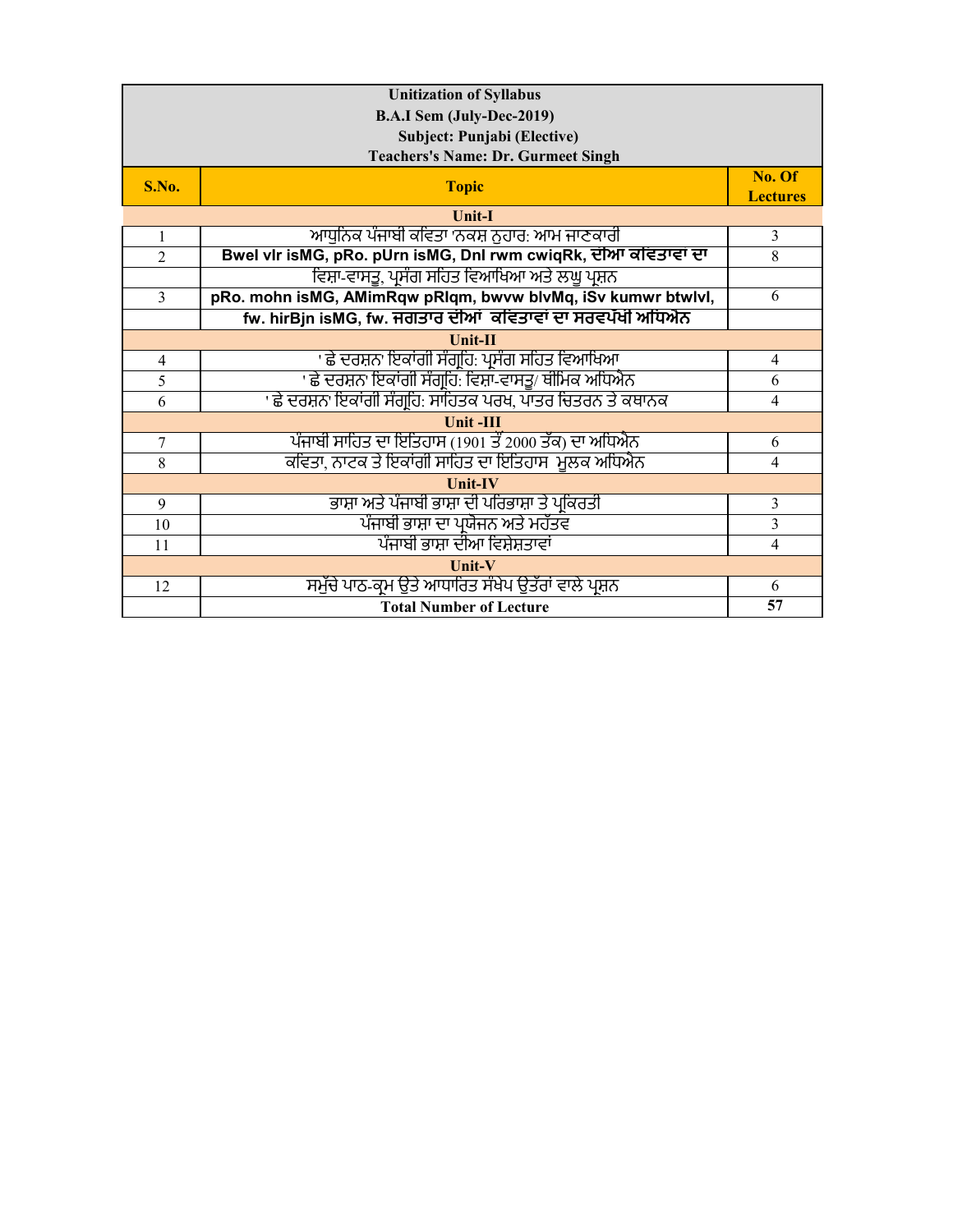| <b>Unitization of Syllabus</b>                         |                                                                                                                                                                                                                                              |                           |
|--------------------------------------------------------|----------------------------------------------------------------------------------------------------------------------------------------------------------------------------------------------------------------------------------------------|---------------------------|
| <b>B.A. 1st SEMESTER I (August to December - 2019)</b> |                                                                                                                                                                                                                                              |                           |
| <b>HISTORY</b>                                         |                                                                                                                                                                                                                                              |                           |
| <b>Teacher's Name: Asstt Prof. Amritpal Singh</b>      |                                                                                                                                                                                                                                              |                           |
| Sr. No.                                                | <b>Topic</b>                                                                                                                                                                                                                                 | No. of<br><b>Lectures</b> |
|                                                        | Unit - I                                                                                                                                                                                                                                     |                           |
| 1                                                      | Major Sources of History : Literary and travel accounts; Archaeological findings;<br>inscriptions; coins.                                                                                                                                    | 6                         |
| $\overline{2}$                                         | Harappan Civilization : Extent, town planning; social economic and religious life.                                                                                                                                                           | 5                         |
| 3                                                      | Life in Vedic Age: Political and Economic; social and religious.                                                                                                                                                                             | 5                         |
|                                                        | Unit - II                                                                                                                                                                                                                                    |                           |
| $\overline{4}$                                         | Republics and Kingdom 600-321 B.C.: Mahajanpadas; the rise of Magadha.                                                                                                                                                                       | 5                         |
| 5                                                      | Jainism and Buddhism : Life and teachings of Vardhman Mahavir; Life and<br>teachings of Gautam<br>Buddha.                                                                                                                                    | 5                         |
| 6                                                      | The Mauryan Empire : Central and Provincial Administration; revenue, judicial<br>and local<br>administration; Ashoka's Dhamma.                                                                                                               | 6                         |
| 7                                                      | Post Mauryan Period : Decline of Mauryas and Kanishka and his achievements.                                                                                                                                                                  | 5                         |
| $\,8\,$                                                | The Gupta Empire : The rise of Guptas and social, economic, cultural and<br>scientific<br>Developments under Guptas.                                                                                                                         | 6                         |
| 9                                                      | The Rise of Southern Kingdoms: Administration Under Pallavas; Rashtrakutas<br>and Chalukyas.                                                                                                                                                 | 6                         |
|                                                        | Unit - III                                                                                                                                                                                                                                   |                           |
| 10                                                     | Regional Kingdoms in the North : Administration under Harsh Vardhana; origin<br>of Rajputs.                                                                                                                                                  | 5                         |
| 11                                                     | South Indian States: Administration under Cholas; Taxation and trade under<br>Pandayas                                                                                                                                                       | 5                         |
|                                                        | Unit - IV                                                                                                                                                                                                                                    |                           |
| 12                                                     | Map:                                                                                                                                                                                                                                         |                           |
|                                                        | 1) Map on important Historical places: Ajanta, Bodhgaya, Ellora, Harrappa,<br>Indraprastha,<br>Kalibangan, Kalinga, Kannauj, Lothal, Nalanda, Patliputra, Sanchi, Sopara,<br>Taxila, Ujjain, Varanasi<br>2) Extent of Harappan Civilization. | 6                         |
|                                                        | 3) Mauryan Kingdom under Ashoka.                                                                                                                                                                                                             |                           |
|                                                        | <b>Total Number of Lectrues</b>                                                                                                                                                                                                              | 65                        |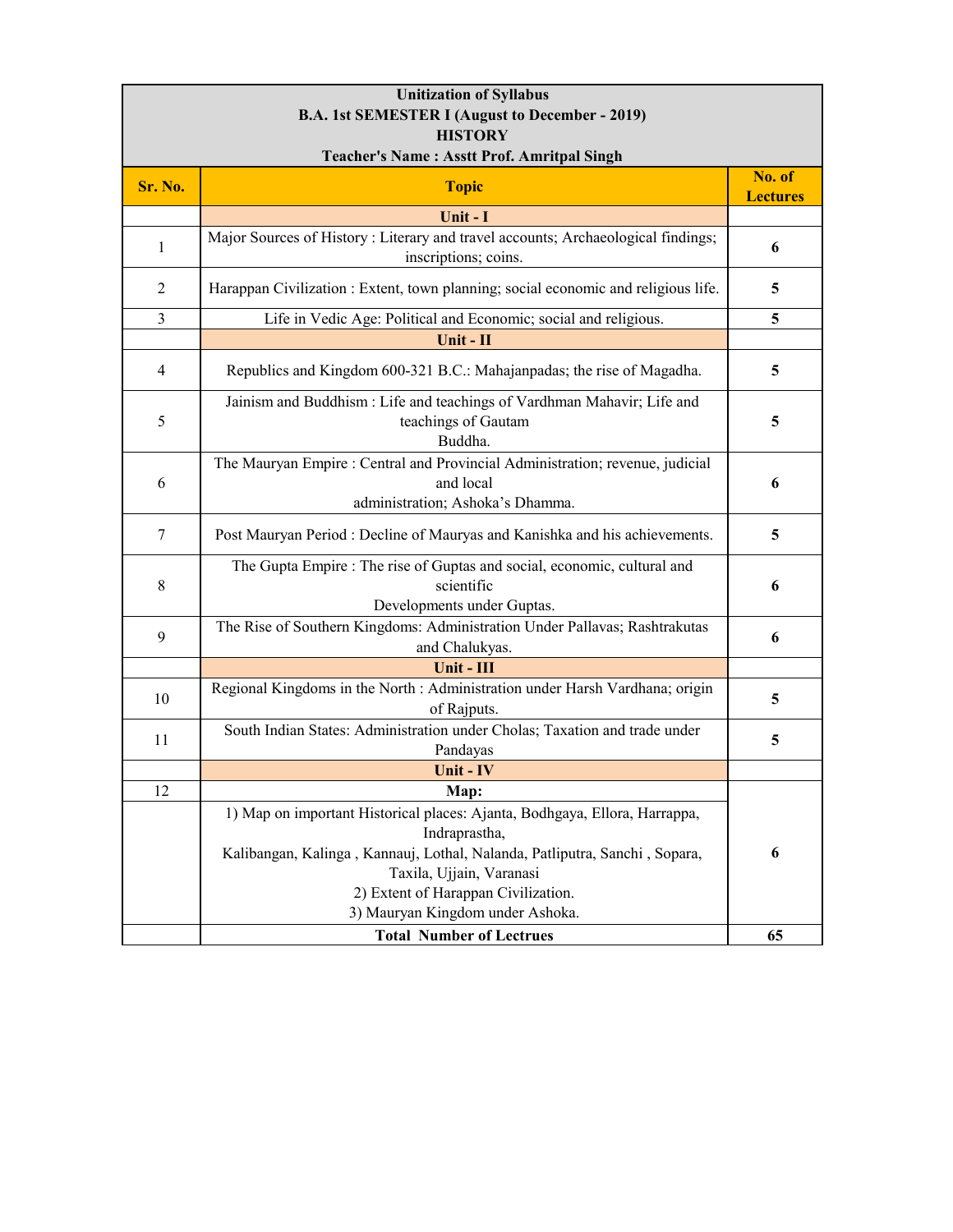|               | Unitization of Syllabus<br>B.A. 1 <sup>32</sup> Sem. (August-November 2019) Hindi Elective<br>Dr. Rajinder Singh      |                           |
|---------------|-----------------------------------------------------------------------------------------------------------------------|---------------------------|
| <b>S. No.</b> | <b>Topic</b>                                                                                                          | No. of<br><b>Lectures</b> |
|               | $Unit - 1$                                                                                                            |                           |
| 1             | कवितालोक - कबीर, रैदास, गुरुनानक देव, सूरदास                                                                          | 20                        |
|               | Unit $-2$                                                                                                             |                           |
| 2             | सजीव कहानियाँ - 'शतरंज के खिलाडी', 'ममता' 'अशिक्षित का ह्दय', मौत के मुँह में,<br>'न्याय मंत्री, 'गुलाब', 'सभ्य-असभ्य | 14                        |
|               | Unit $-3$                                                                                                             |                           |
| 3             | कहानी : परिभाषा, तत्व, वर्गौकरण                                                                                       | 6                         |
|               | $Unit - 4$                                                                                                            |                           |
| 4             | आदिकाल : सीमांकन, नामकरण, परिस्थितियाँ प्रवृत्तियाँ                                                                   | 10                        |
|               | Unit $-5$                                                                                                             |                           |
| 5             | व्याकरण: पर्यायवाची विलोम, वाक्यांश के लिए एक शब्द, शब्द शुद्धियां, पारिभाषिक,<br>ग्र≖दावली                           | 10                        |
|               |                                                                                                                       |                           |
|               | <b>Total no. of lectures</b>                                                                                          | 60                        |
|               |                                                                                                                       |                           |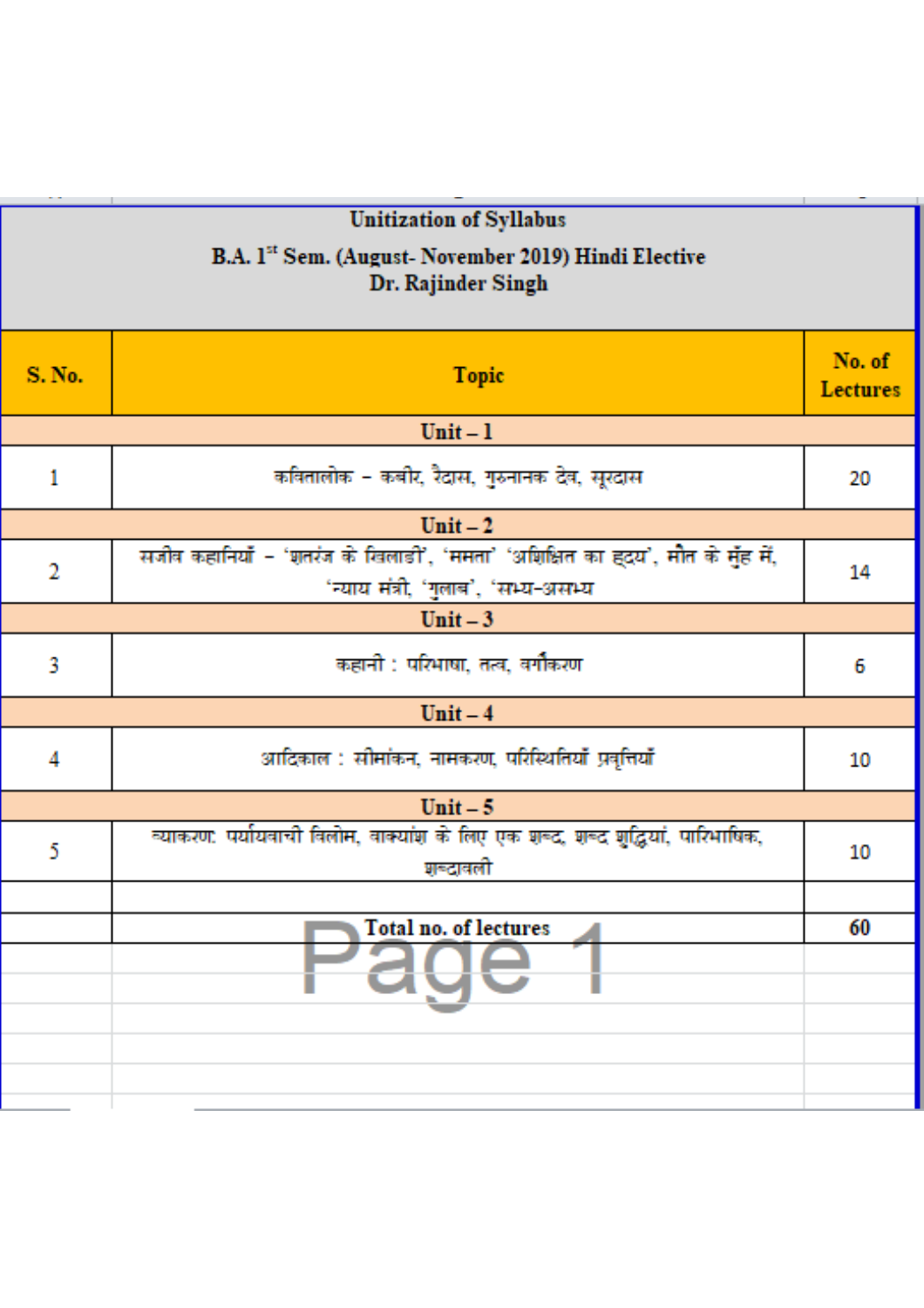| CLASS: B.A. I (SEM -I) 2019-20<br><b>Paper &amp; Subject: Paper – English (Compulsory)</b><br>Name of the Teacher: Prof. Navjit Singh & Dr. Gurshran Kaur |                                           |                           |
|-----------------------------------------------------------------------------------------------------------------------------------------------------------|-------------------------------------------|---------------------------|
| <b>S. No.</b>                                                                                                                                             | <b>Topic</b>                              | No. of<br><b>Lectures</b> |
|                                                                                                                                                           | <b>UNIT-I</b>                             |                           |
|                                                                                                                                                           | Song 36 From Gitanjali (Poem)             |                           |
|                                                                                                                                                           | From Homecoming (Poem)                    |                           |
| $\mathbf{1}$                                                                                                                                              | Myriad-Winged Bird (Poem)                 | 25                        |
|                                                                                                                                                           | Spoken English and Broken English (Prose) |                           |
|                                                                                                                                                           | The Conjurer's Revenge (Prose)            |                           |
|                                                                                                                                                           | I Know Why The Caged Bird Sings (Poem)    |                           |
| $\mathbf{2}$                                                                                                                                              |                                           | 10                        |
|                                                                                                                                                           | I Have A Dream (Prose)                    |                           |
|                                                                                                                                                           | <b>UNIT-II</b>                            |                           |
|                                                                                                                                                           | Voice                                     |                           |
|                                                                                                                                                           | Determiners                               | 25                        |
| 1                                                                                                                                                         | Modals                                    |                           |
|                                                                                                                                                           | Antonyms                                  |                           |
|                                                                                                                                                           | Comprehension of Passage                  |                           |
|                                                                                                                                                           | Translation from Vernacular to English    |                           |
| $\overline{2}$                                                                                                                                            |                                           | 12                        |
|                                                                                                                                                           | Paragraph Writing                         |                           |
|                                                                                                                                                           | <b>Total no. of lectures</b>              | 72                        |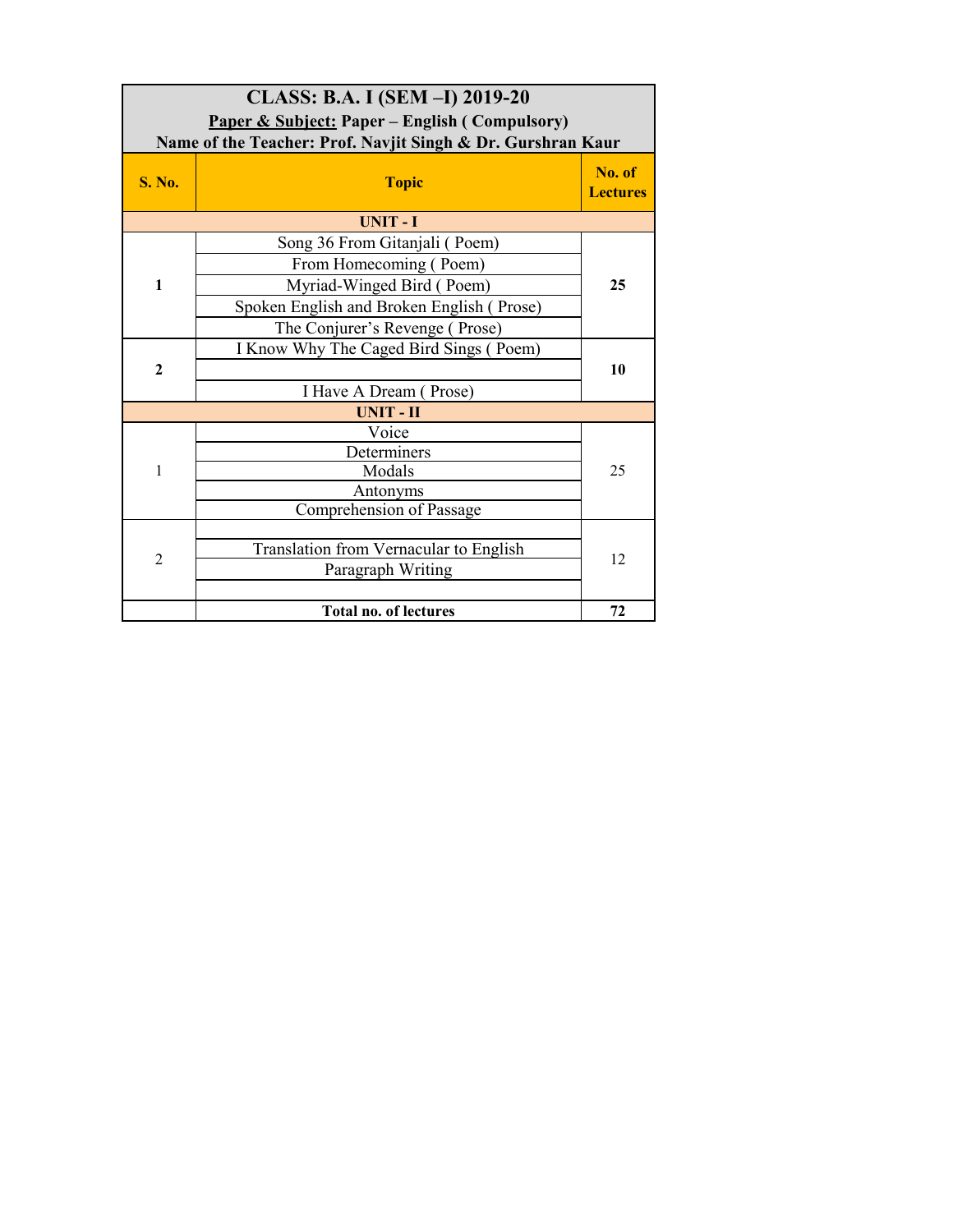| CLASS: B.A. I (SEM -I) 2019-20<br>Paper & Subject: Paper – English (Elective)<br>Name of the Teacher: Dr.Rajwant Singh & Ms. Samandeep Kaur |                                                                                                                                                                                                    |                           |
|---------------------------------------------------------------------------------------------------------------------------------------------|----------------------------------------------------------------------------------------------------------------------------------------------------------------------------------------------------|---------------------------|
| <b>S. No.</b>                                                                                                                               | <b>Topic</b>                                                                                                                                                                                       | No. of<br><b>Lectures</b> |
|                                                                                                                                             | UNIT-I                                                                                                                                                                                             |                           |
| 1                                                                                                                                           | Literary Terms: Ballad Sonnet, Ode, Lyric, Elegy,<br>Dramatic Monologue, Interior Monologue, Blank<br>Verse, Free Verse, Mock Epic, Metaphor Conceit,<br>Negative Capability, Egotistical Sublime, | 8                         |
| $\overline{2}$                                                                                                                              | Literary Terms: Ambiguity, Alliteration, Assonance,<br>Imagery, Fancy/ Imagination, Irony, Paradox                                                                                                 | 5                         |
|                                                                                                                                             | <b>UNIT - II</b>                                                                                                                                                                                   |                           |
| $\mathbf{1}$                                                                                                                                | 1. Inzy Lets Things Flow Over<br>Him<br>2. Haron and The Sea of Stories<br>3. Sisters<br>4.A Ten Day Fast<br>5.Go, Kiss The World<br>6. Amalkhanti<br>7. Hitting Dowry For A Six                   | 18                        |
| 2                                                                                                                                           | 1.Chocolate<br>2. To Mother<br>3. Soapnut Leaves<br>4. Lamb to The Slaughter<br>5. Some People                                                                                                     | 12                        |
|                                                                                                                                             | <b>UNIT - III</b>                                                                                                                                                                                  |                           |
| $\mathbf{1}$                                                                                                                                | Letter Writing, Voice, Direct/Indirect, Articles,<br>Preposition, Conjunctions, Antonyms                                                                                                           | 20                        |
| $\overline{c}$                                                                                                                              | Translation of all types of sentences                                                                                                                                                              | 7                         |
|                                                                                                                                             | <b>Total no. of lectures</b>                                                                                                                                                                       | 70                        |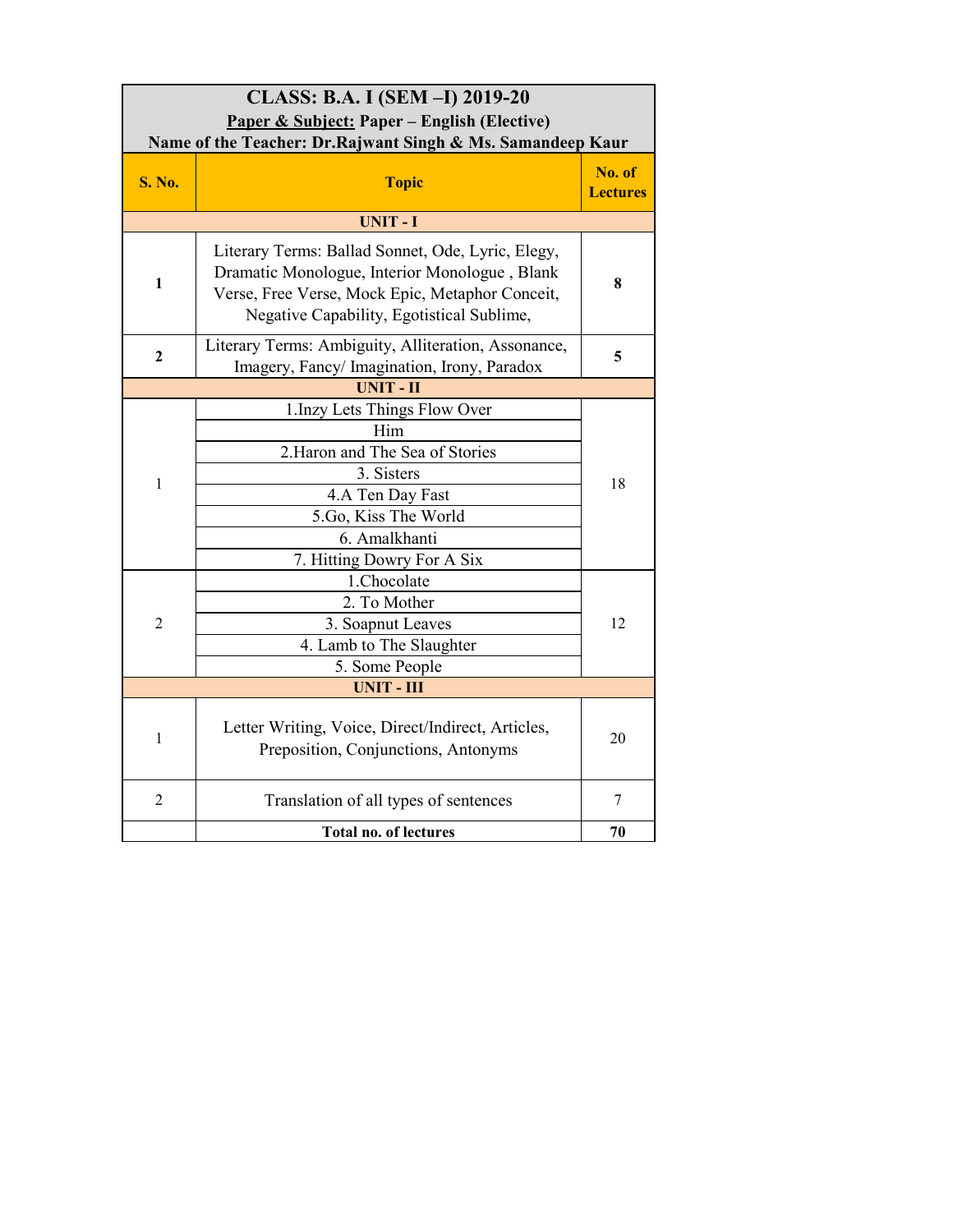| CLASS: B.A. I (SEM -II) 2019-20<br><b>Paper &amp; Subject: Paper – English (Compulsory)</b><br>Name of the Teacher: Prof. Navjit Singh & Dr. Gurshran Kaur |                                         |                           |
|------------------------------------------------------------------------------------------------------------------------------------------------------------|-----------------------------------------|---------------------------|
| <b>S. No.</b>                                                                                                                                              | <b>Topic</b>                            | No. of<br><b>Lectures</b> |
|                                                                                                                                                            | <b>UNIT-I</b>                           |                           |
|                                                                                                                                                            | Telephone Conversation (Poem)           |                           |
|                                                                                                                                                            | Dover Beach (Poem)                      |                           |
| $\mathbf{1}$                                                                                                                                               | Anthem For Doomed Youth (Poem)          | 25                        |
|                                                                                                                                                            | Letter to a Teacher (Prose)             |                           |
|                                                                                                                                                            | The Best Investment I Ever Made (Prose) |                           |
|                                                                                                                                                            | The Unknown Citizen (Poem)              |                           |
| $\overline{2}$                                                                                                                                             | The Elixir of Life(Prose)               | 10                        |
|                                                                                                                                                            | Taking The Law into Their Hands (Prose) |                           |
|                                                                                                                                                            | <b>UNIT-II</b>                          |                           |
|                                                                                                                                                            | Narration                               |                           |
|                                                                                                                                                            | Preposition                             | 25                        |
| 1                                                                                                                                                          | Conjunctions                            |                           |
|                                                                                                                                                            | synonyms                                |                           |
|                                                                                                                                                            | Comprehension of passage                |                           |
|                                                                                                                                                            | Translation from Vernacular to English  | 12                        |
| $\overline{2}$                                                                                                                                             | Letter Writing                          |                           |
|                                                                                                                                                            |                                         |                           |
|                                                                                                                                                            | <b>Total no. of lectures</b>            | 70                        |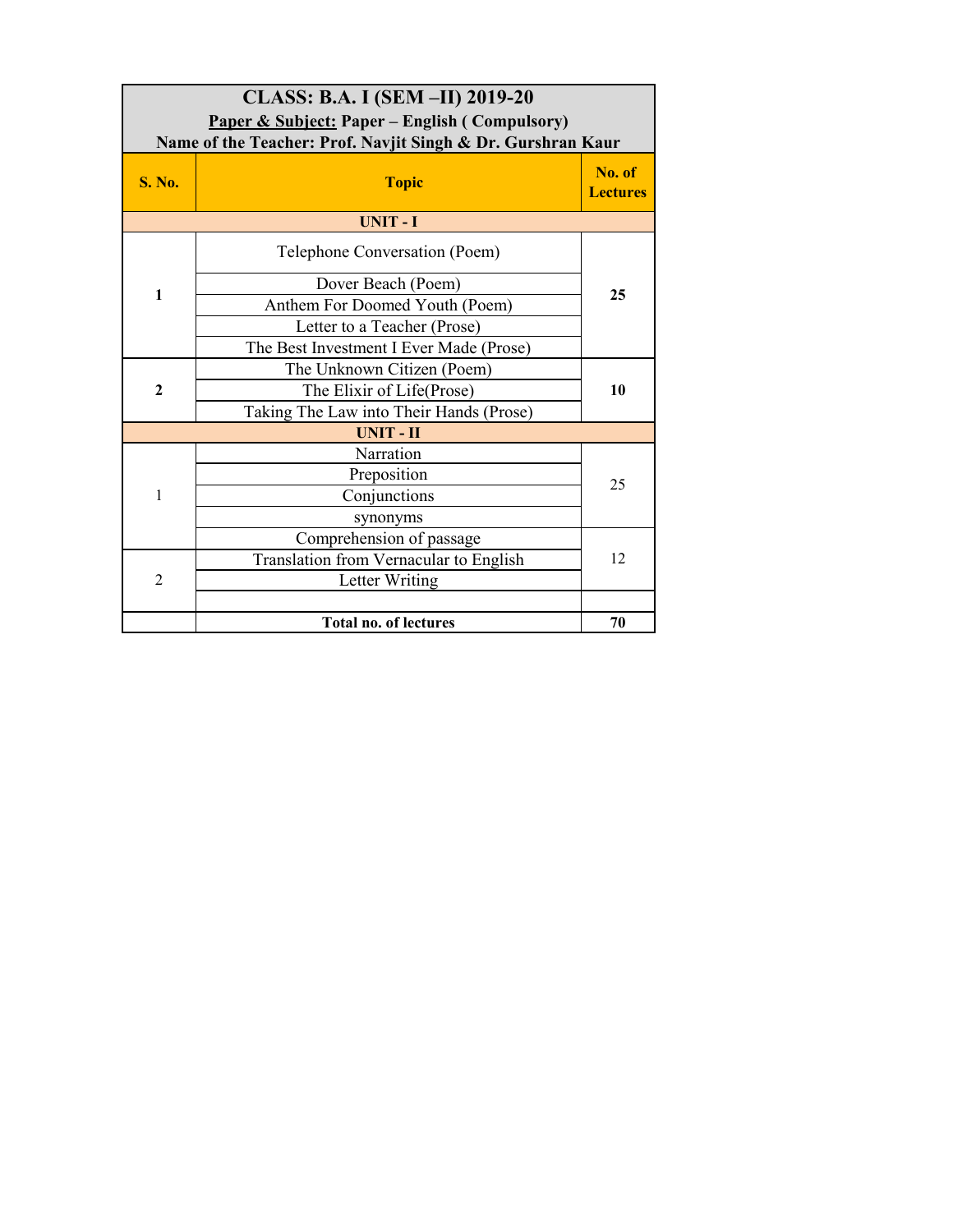| CLASS: B.A. I (SEM -II) 2019-20<br>Paper & Subject: Paper – English (Elective)<br>Name of the Teacher: Dr.Rajwant Singh & Ms. Samandeep Kaur |                                                                                                                                                                                                                                                                                                                                                                                                                                                                                                                                                          |                           |
|----------------------------------------------------------------------------------------------------------------------------------------------|----------------------------------------------------------------------------------------------------------------------------------------------------------------------------------------------------------------------------------------------------------------------------------------------------------------------------------------------------------------------------------------------------------------------------------------------------------------------------------------------------------------------------------------------------------|---------------------------|
| <b>S. No.</b>                                                                                                                                | <b>Topic</b>                                                                                                                                                                                                                                                                                                                                                                                                                                                                                                                                             | No. of<br><b>Lectures</b> |
|                                                                                                                                              | <b>UNIT-I</b>                                                                                                                                                                                                                                                                                                                                                                                                                                                                                                                                            |                           |
| 1                                                                                                                                            | Literary Terms: Prose, Essay, Expository Essay,<br>Analytical Essay, Lyrical Essay, Descriptive Essay,<br>Imaginative Essay, Philosophical Essay, Short Story,<br>Long Story, Drama, Dramatic                                                                                                                                                                                                                                                                                                                                                            | 11                        |
| $\mathbf{2}$                                                                                                                                 | Literary Terms: Structure, Tragedy, Comedy,<br>Tragicomedy, Plot, Character, Incident, Setting                                                                                                                                                                                                                                                                                                                                                                                                                                                           | 5                         |
|                                                                                                                                              | <b>UNIT - II</b>                                                                                                                                                                                                                                                                                                                                                                                                                                                                                                                                         |                           |
| 1                                                                                                                                            | 2. Bores (Essay)<br>3. Freedom (Essay)<br>4. What I Require from Life<br>(Essay)<br>5. My Birth Place (Essay)<br>6. Student Mobs (Essay)<br>7. The Three Dancing Goats (Short<br>Story)<br>8. The Fortune-Teller (Short Story)<br>9. Grief (Short Story)<br>1. The Doll's House (Short Story)<br>2. How Much Land does a Man Need? (Short Story)<br>3. The Adventure of the Blue 4. Carbuncle (Short Story<br>5.A Marriage Proposal (One-Act Play)<br>6. The Boy Comes Home(One-Act Play) 7. Refund<br>(One-Act Play) 8. The Monkey's Paw (One-Act Play) | 21                        |
|                                                                                                                                              | <b>UNIT - III</b>                                                                                                                                                                                                                                                                                                                                                                                                                                                                                                                                        |                           |
|                                                                                                                                              | Paragraph Writing, Corrections, Use of the Same<br>Words as<br>Different Parts of Speech                                                                                                                                                                                                                                                                                                                                                                                                                                                                 | 12                        |
|                                                                                                                                              | Translation from Vernacular into English                                                                                                                                                                                                                                                                                                                                                                                                                                                                                                                 |                           |
|                                                                                                                                              | Total no. of lectures                                                                                                                                                                                                                                                                                                                                                                                                                                                                                                                                    | 49                        |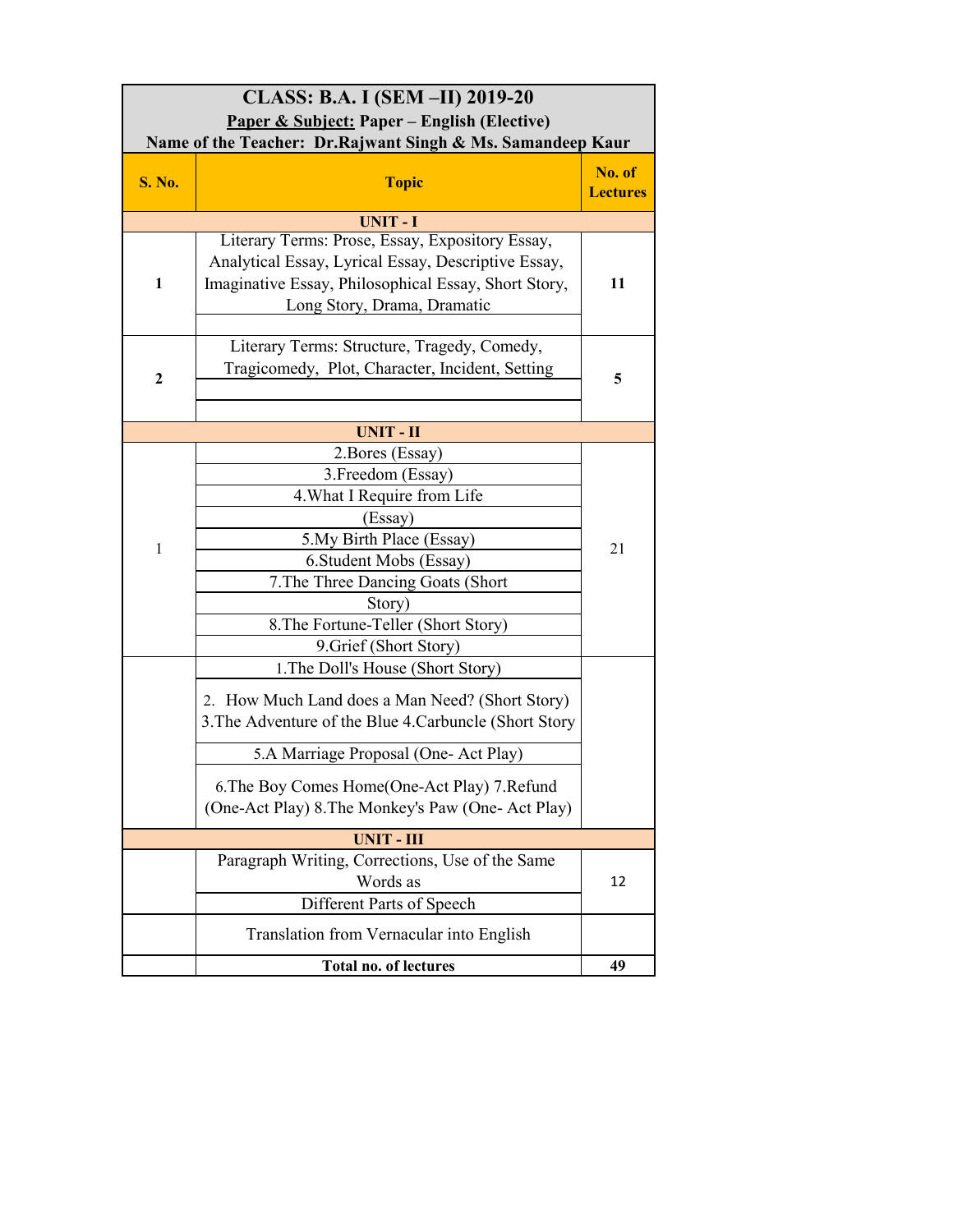| <b>Unitization of Syllabus</b><br>B.A. 2 <sup>nd</sup> Sem. (January – May 2020) Hindi Elective<br>Dr. Rajinder Singh |                                                                                                                     |                           |
|-----------------------------------------------------------------------------------------------------------------------|---------------------------------------------------------------------------------------------------------------------|---------------------------|
| <b>S. No.</b>                                                                                                         | <b>Topic</b>                                                                                                        | No. of<br><b>Lectures</b> |
|                                                                                                                       | $Unit - 1$                                                                                                          |                           |
| 1                                                                                                                     | कवितालोक - मीरा, तुलसीदास, गिरूपर कविराय                                                                            | 16                        |
|                                                                                                                       | $Unit - 2$                                                                                                          |                           |
| $\overline{2}$                                                                                                        | 'झांसी <mark>की रा</mark> नी' – सार, उद्देश्यू, प्रमुख पात्र, नामकरण                                                | 10                        |
| $Unit - 3$                                                                                                            |                                                                                                                     |                           |
| 3                                                                                                                     | उपन्यास : परिभाषा, तत्व, वर्गौकरण                                                                                   | 6                         |
|                                                                                                                       | $Unit - 4$                                                                                                          |                           |
| 4                                                                                                                     | भक्तिकाल : परिस्थितियाँ संतकाव्यधारा, प्रेमारूयानक, राम काव्य धारा, कृष्ण काव्यधारा<br>कबीर, आयसी, सूरदास, तुलसीदास | 18                        |
|                                                                                                                       | $Unit - 5$                                                                                                          |                           |
| 5                                                                                                                     | व्याकरण : मुहावरे-लोकोक्तियां, पत्र-लेखन (निजी), अनुिन्धछेद लेखन, पारिभाषिक शब्दावली                                | 10                        |
|                                                                                                                       | <b>Total no. of lectures</b>                                                                                        | 60                        |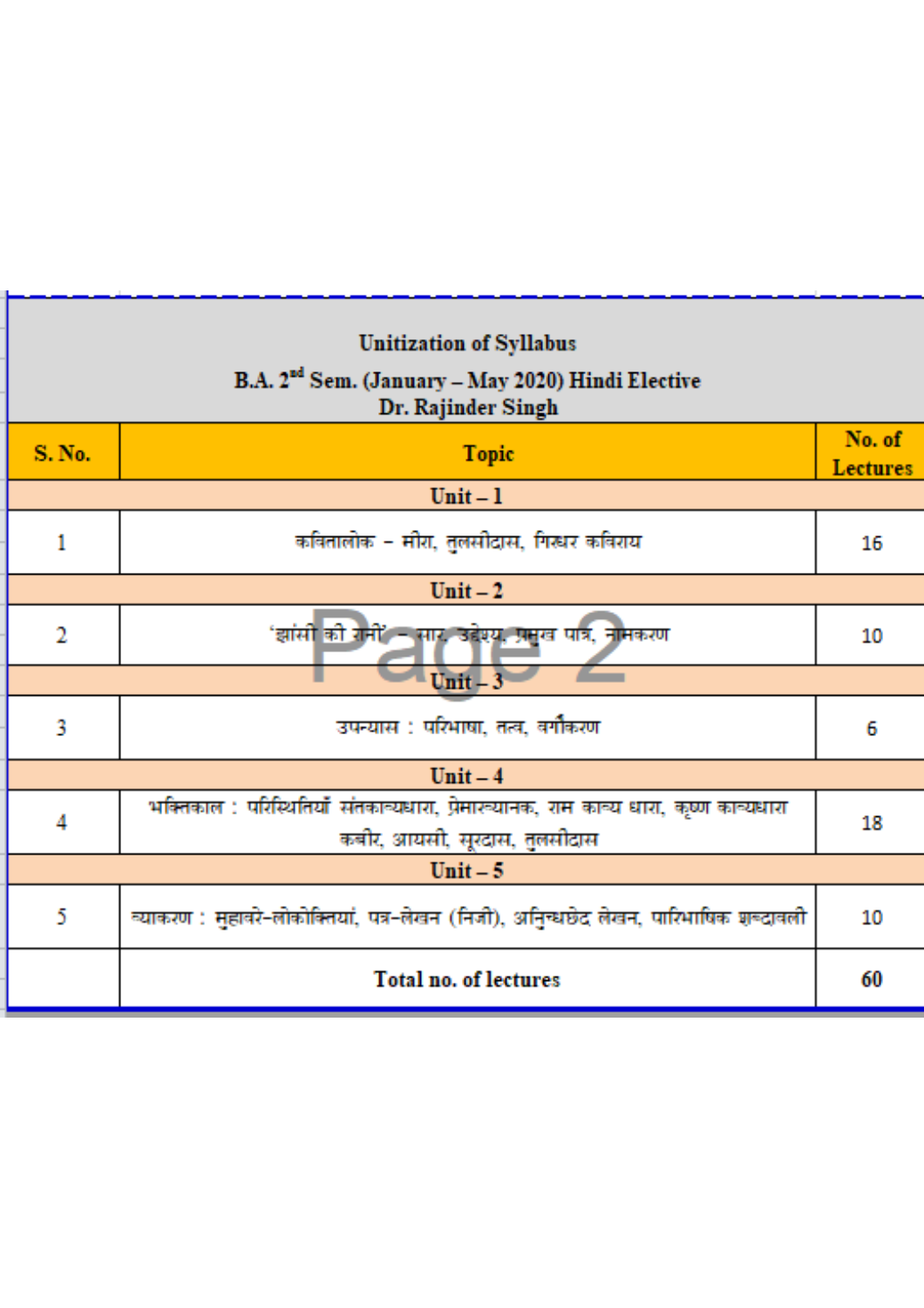| <b>UNITIZATION OF SYLLABUS</b>       |                                                     |                           |  |
|--------------------------------------|-----------------------------------------------------|---------------------------|--|
| <b>B.A SEMESTER-2 (JAN-MAY 2020)</b> |                                                     |                           |  |
| <b>MACRO-ECONOMICS</b>               |                                                     |                           |  |
| <b>TEACHER NAME: NAVDEEP KAUR</b>    |                                                     |                           |  |
| S.no                                 | <b>Topic</b>                                        | No. of<br><b>lectures</b> |  |
|                                      | <b>UNIT-1</b>                                       |                           |  |
| 1                                    | Introduction to macro economics-Basic terminologies | $\overline{2}$            |  |
| $\overline{c}$                       | Consumption function                                | 3                         |  |
| $\overline{\mathbf{3}}$              | <b>Investment</b> function                          | $\overline{3}$            |  |
| $\overline{\mathcal{A}}$             | Marginal efficiency of capital                      | $\overline{3}$            |  |
| 5                                    | multiplier                                          | $\overline{4}$            |  |
|                                      |                                                     |                           |  |
|                                      |                                                     |                           |  |
|                                      |                                                     |                           |  |
|                                      | <b>UNIT-2</b>                                       |                           |  |
| 6                                    | Classical theory of income and employment           | $\overline{4}$            |  |
| $\overline{7}$                       | Say's law of market                                 | $\overline{2}$            |  |
| 8                                    | Keynes theory of income and employment              | $\overline{4}$            |  |
|                                      |                                                     |                           |  |
|                                      | <b>UNIT-3</b>                                       |                           |  |
| $\boldsymbol{9}$                     | Money-terms, function and role                      | $\overline{4}$            |  |
| 10                                   | Quantity theory of money                            | $\overline{4}$            |  |
| 11                                   | Keynesian liquidity preferance theory               | $\overline{3}$            |  |
| 12                                   | Bank-Meaning and functions                          | $\overline{2}$            |  |
| 13                                   | <b>Credit Creation</b>                              | $\overline{3}$            |  |
|                                      | <b>UNIT-4</b>                                       |                           |  |
| 14                                   | Inflation                                           | $\overline{4}$            |  |
| 15                                   | Monetary policy                                     | $\overline{4}$            |  |
| 16                                   | Fiscal policy                                       | $\overline{4}$            |  |
| 17                                   | Trade cycles                                        | $\overline{2}$            |  |
|                                      | <b>Total lectures</b>                               | 55                        |  |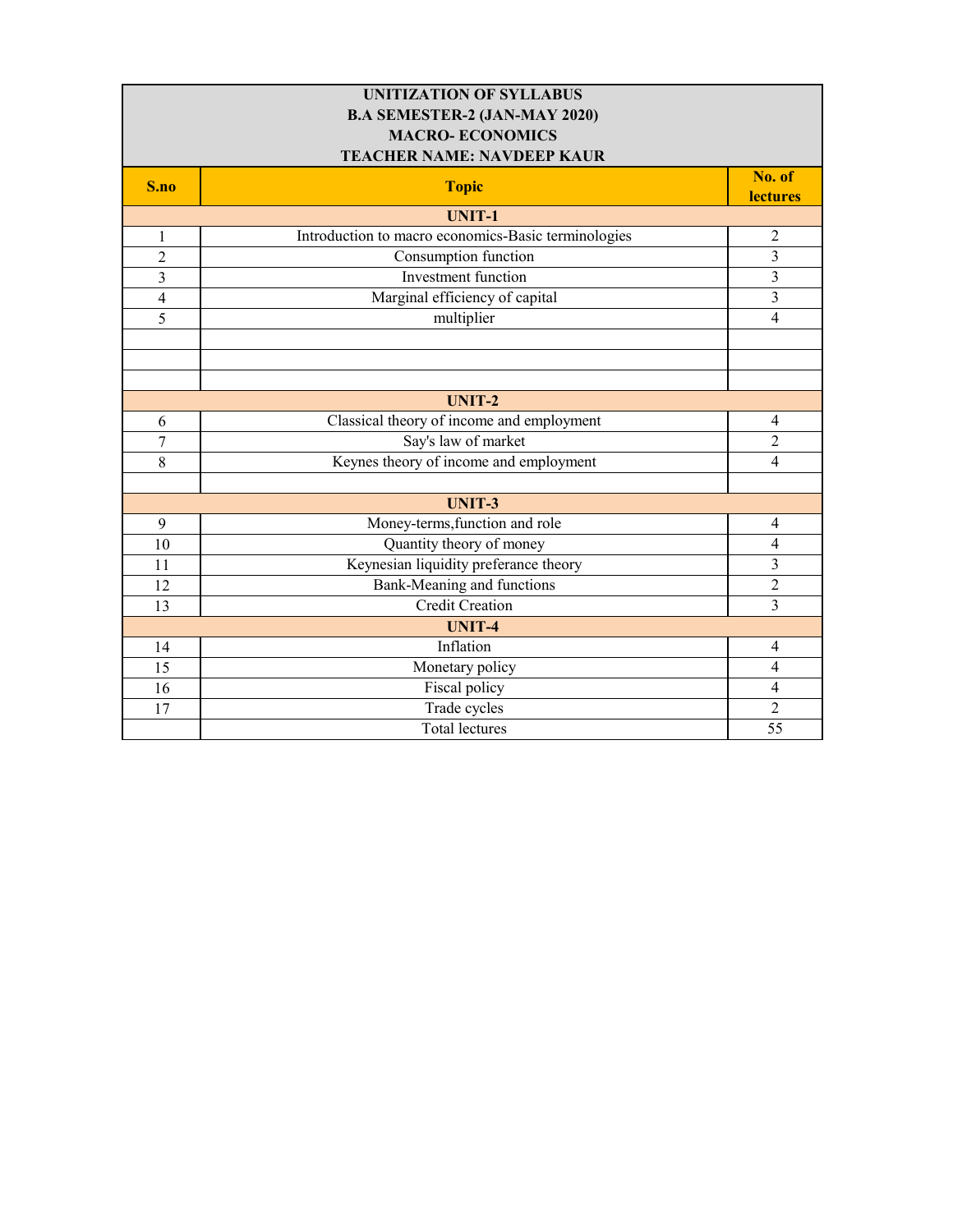| <b>Unitization of Syllabus</b>                    |                                                                                                     |                           |
|---------------------------------------------------|-----------------------------------------------------------------------------------------------------|---------------------------|
| B.A. 2nd SEMESTER (January to May 2020)           |                                                                                                     |                           |
| <b>HISTORY</b>                                    |                                                                                                     |                           |
| <b>Teacher's Name: Asstt Prof. Amritpal Singh</b> |                                                                                                     |                           |
| Sr. No.                                           | <b>Topic</b>                                                                                        | No. of<br><b>Lectures</b> |
|                                                   | Unit - I                                                                                            |                           |
| $\mathbf{1}$                                      | Establishment of Turkish rule under Muizuddin of Ghor; Consolidation under<br>Iltutmish and Balban. | 5                         |
| $\overline{2}$                                    | The Khaljis: Administration; agrarian and market reforms of Alauddin Khailji.                       | 5                         |
|                                                   | The Tughlaqs: Muhammad Bin Tughlaq's administrative experiments and its                             |                           |
| $\mathfrak{Z}$                                    | impact, Feroz Shah                                                                                  | 6                         |
|                                                   | Tughluq's administrative and economic reforms.                                                      |                           |
|                                                   | Unit - II                                                                                           |                           |
| $\overline{\mathcal{A}}$                          | Vijaynagar Kingdom: Establishment; Administration and Economy                                       | 5                         |
|                                                   | Formation of the Mughal Empire : Political condition of India on the eve of                         |                           |
| 5                                                 | Babur's invasions;<br>conquests and causes of his success.                                          | 6                         |
|                                                   | The Afghans: Establishment of Afghan power under Sher Shah Suri;                                    |                           |
| 6                                                 | administrative reforms                                                                              | 5                         |
|                                                   | Unit - III                                                                                          |                           |
| $\tau$                                            | The Mughal Empire : Central and Provincial administration; land revenue system.                     | 5                         |
| 8                                                 | The Mughal Empire : Mansabdari system; Jagirdari System.                                            | 5                         |
| 9                                                 | Debates on the Decline of the Mughal Empire.                                                        | 6                         |
|                                                   | Unit - IV                                                                                           |                           |
| 10                                                | The Rise of the Marathas: Conquests of Shivaji; administration.                                     | 5                         |
| 11                                                | Evolution and main features : Bhakti movement; Sufism.                                              | 6                         |
| 12                                                | Map:                                                                                                | 6                         |
|                                                   | 1) Important Historical places : Lahore, Delhi, Agra, Mathura, Fatehpur Sikri,                      |                           |
|                                                   | Chittor, Jaipur, Udaipur, Panipat, Lucknow, Ahmednagar, Poona, Surat,                               |                           |
|                                                   | Golkonda, Bijapur, Daulatabad,                                                                      |                           |
|                                                   | 2) Extent of Empire under Allauddin Khalji                                                          |                           |
|                                                   | 3) Mughal Empire in 1707.                                                                           |                           |
|                                                   | <b>Total Number of Lectrues</b>                                                                     | 65                        |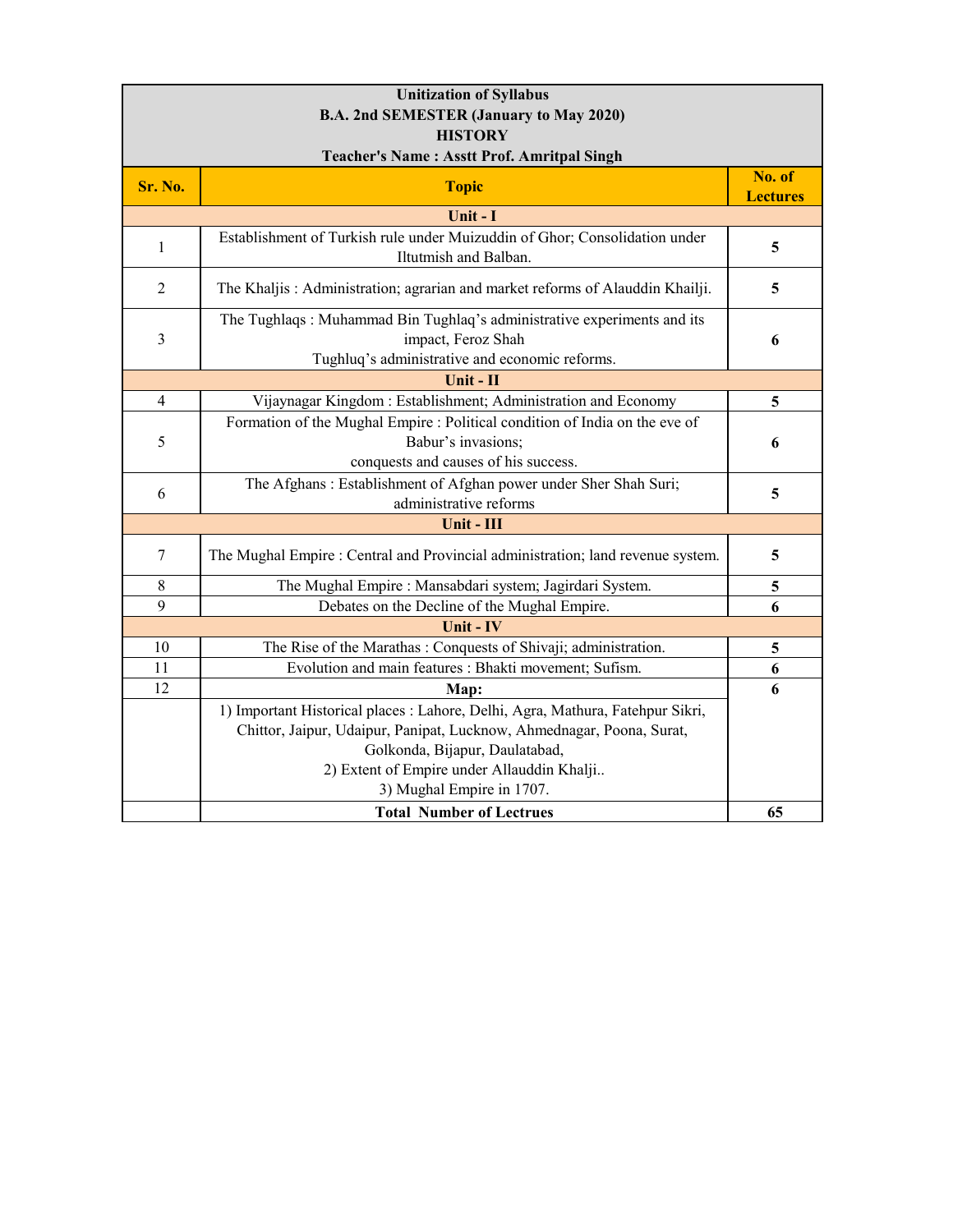| <b>B.A IInd Semester (January–May 2020)</b><br>Paper (Theory & Practical) Music Vocal     |  |
|-------------------------------------------------------------------------------------------|--|
|                                                                                           |  |
|                                                                                           |  |
| Teacher Dr. Sonia Ahuja                                                                   |  |
|                                                                                           |  |
| No. of<br>Sr. No<br><b>Topic</b><br><b>Lectures</b>                                       |  |
| <b>Unit-I</b>                                                                             |  |
| Knowledge of Bhatkhande Thaat Padhati<br>$\overline{2}$<br>1                              |  |
| Study of Nad<br>$\overline{2}$<br>$\overline{2}$                                          |  |
| Various development in the History of north Indian music of Modern<br>2<br>3              |  |
| period.                                                                                   |  |
| Unit-II                                                                                   |  |
| Elementray Knowledge of the following Musical terms:-<br>$\overline{4}$<br>4              |  |
| Matra, Avartan, Sam, Tali, Khali, Vibhag, Aroh, Avroh                                     |  |
| Elementary Knowledge of Gun Dosh of Gayak<br>$\overline{2}$<br>5                          |  |
| Unit-III                                                                                  |  |
| Elementary Knowledge of Laya & Taal in Music.<br>2<br>6                                   |  |
| Brief Life sketch and contribution of Pt. Vishnu Digambar Paluskar<br>$\overline{2}$<br>7 |  |
| Unit-IV                                                                                   |  |
| Notation/Khayal and description of Raag Yaman drut and Vilambit Khayal<br>4<br>8          |  |
| Raag Kafi drut khayal Description, Notation and Khayal<br>$\overline{2}$<br>9             |  |
| Ek Taal description and notation<br>$\overline{2}$<br>10                                  |  |
| Kehrva Taal description and notation.<br>2<br>11                                          |  |
| Practical                                                                                 |  |
| Raag Yaman drut and Vilambit Khayal Bandish in Ek and Teen Taal with<br>12<br>12          |  |
| Alap and Taans                                                                            |  |
| Raag Alhaiya Bilawal Aroh, Avroh and pakad<br>9<br>13                                     |  |
| Bandish in Teen Taal with Alap and Taans.                                                 |  |
| Teen Taal ability to recite bols with Thah and Dugun layakaries by hands<br>14<br>6       |  |
| Dadra Taal ability to recite bols with Thah and Dugun layakaries by hands.<br>15<br>6     |  |
| Play Teen Taal on Tabla<br>3<br>16                                                        |  |
| Alankaars based on Shudh and Vikrit Swaras.<br>5<br>17                                    |  |
| Ability to play on Harmonium                                                              |  |
| 67<br><b>Total</b>                                                                        |  |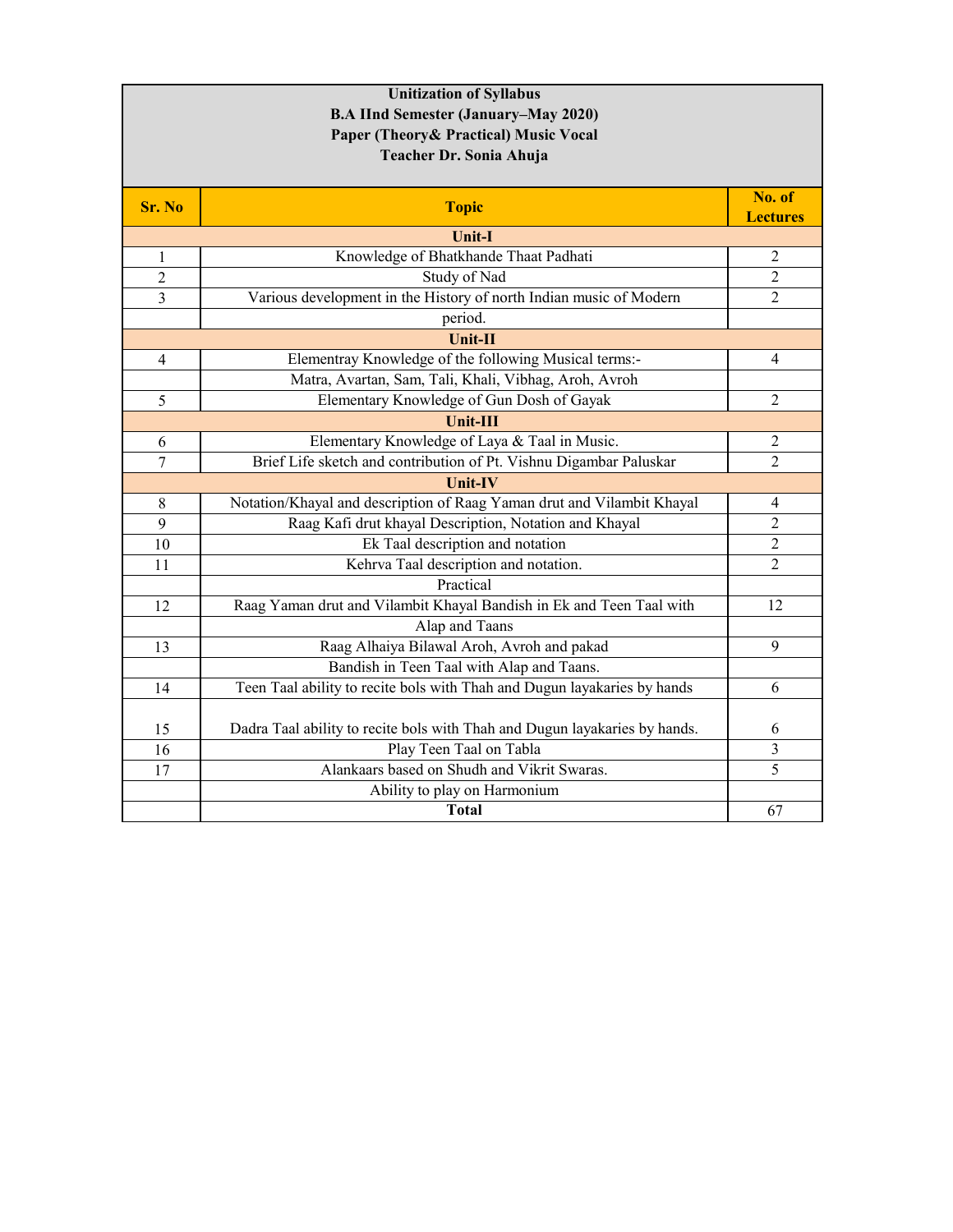| <b>UNITIZATION OF SYLLABUS</b>           |                                                                                |                |
|------------------------------------------|--------------------------------------------------------------------------------|----------------|
| <b>B.A SEMESTER-2 (JANUARY-MAY 2020)</b> |                                                                                |                |
| <b>POLITICAL THEORY -2</b>               |                                                                                |                |
| TEACHER NAME: VISHAVPREET KAUR           |                                                                                |                |
| S.no                                     | <b>Topic</b>                                                                   | No. of         |
|                                          |                                                                                | lectures       |
| $\mathbf{1}$                             | <b>UNIT-1</b><br>Power, Authority, Legitimacy: Meaning and Characteristics.    | 15             |
|                                          |                                                                                |                |
| $\overline{c}$                           | Political Culture: Meaning, Characteristics and Types.                         | 4              |
| $\overline{3}$                           | Political Socialisation : Meaning, Characteristics and Agencies.               | 6              |
|                                          |                                                                                |                |
| <b>UNIT-2</b>                            |                                                                                |                |
|                                          | Rights & Duties : Meaning, Types and Co-relation between the two.              |                |
| $\overline{4}$                           |                                                                                | $\overline{4}$ |
|                                          | Universal Declaration of Human Rights: Meaning of Human Rights, Nature and     |                |
| 5                                        | Characteristics.                                                               | $\overline{4}$ |
|                                          |                                                                                |                |
|                                          | <b>UNIT-3</b>                                                                  |                |
| 6                                        | Liberty: Meaning, Types & its Safeguards.                                      | 3              |
|                                          |                                                                                |                |
| $\tau$                                   | . Equality: Meaning, Types and Relationship between Liberty and Equality.      | 3              |
| 8                                        | Justice : Meaning and its various Dimensions.                                  | 3              |
|                                          |                                                                                |                |
|                                          | <b>UNIT-4</b>                                                                  |                |
| 9                                        | Social Change : Meaning, Characteristics and Factors.                          | $\mathbf{3}$   |
|                                          |                                                                                |                |
| 10                                       | Democracy : Meaning, types, necessary conditions for the success of Democracy. | $\mathfrak{Z}$ |
| 11                                       | Theories of Democracy: Elite and Marxian                                       | 6              |
|                                          |                                                                                |                |
|                                          | Total no. of lectures                                                          | 54             |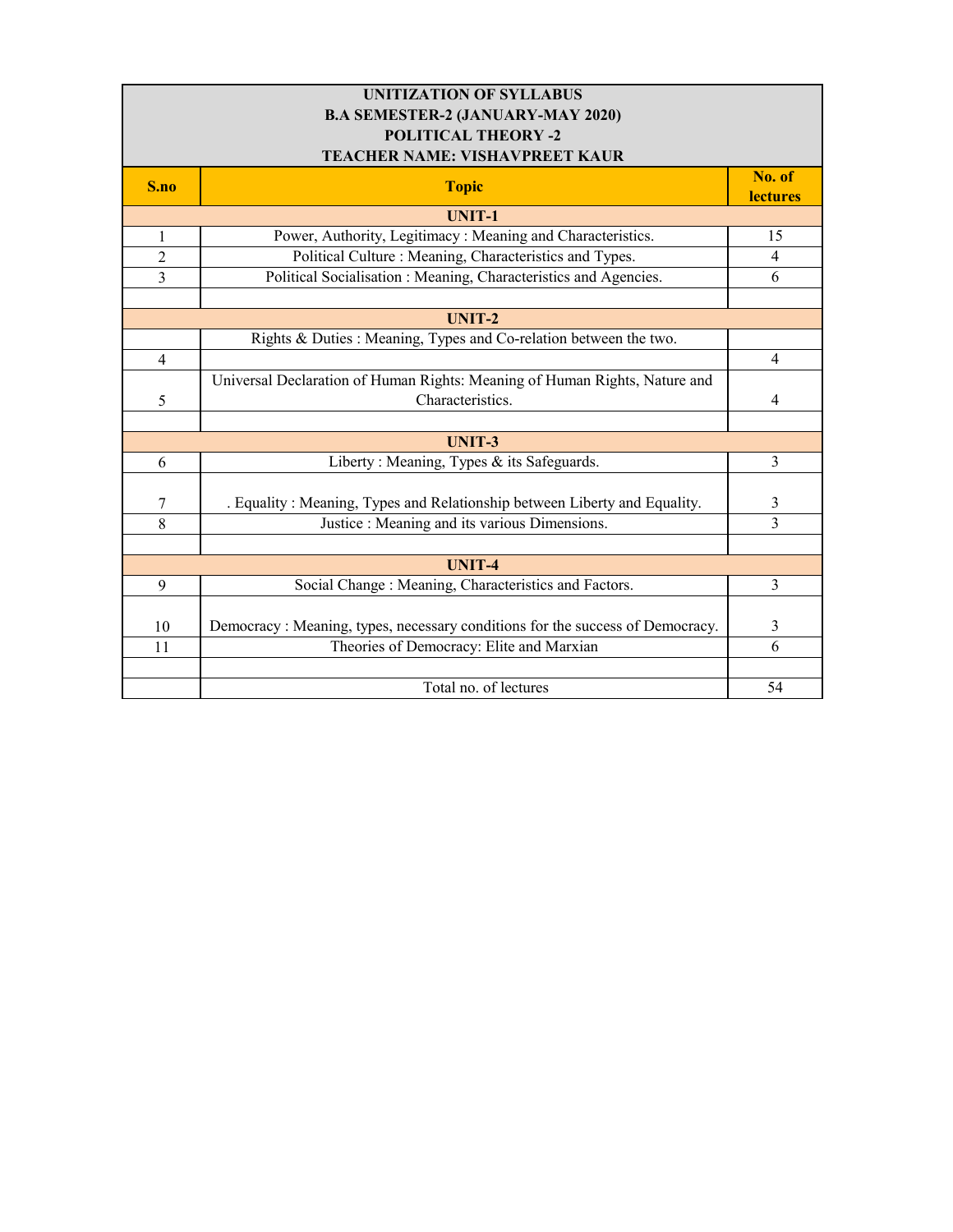| <b>UNITIZATION OF SYLLABUS</b><br>Teacher: Dr. Paramjit Kaur<br><b>B.A SEMESTER II JULY-DECEMBER 2019)</b><br>Subject: Psychology<br><b>SEMESTER 2</b> |                                                                   |                 |  |
|--------------------------------------------------------------------------------------------------------------------------------------------------------|-------------------------------------------------------------------|-----------------|--|
| S.No                                                                                                                                                   | <b>Topic</b>                                                      | <b>Lectures</b> |  |
|                                                                                                                                                        | <b>UNIT1</b>                                                      |                 |  |
| 1                                                                                                                                                      | Personality: Concept and Definition                               | $\overline{2}$  |  |
| $\overline{2}$                                                                                                                                         | Theories: Trait Theories                                          | 3               |  |
| 3                                                                                                                                                      | Psychoanalytic Theories                                           | $\mathfrak{Z}$  |  |
| $\overline{\mathcal{L}}$                                                                                                                               | Humanistic Theories                                               | $\overline{3}$  |  |
| 5                                                                                                                                                      | Measurement Of Personality                                        | 3               |  |
|                                                                                                                                                        |                                                                   |                 |  |
|                                                                                                                                                        | <b>UNIT2</b>                                                      |                 |  |
| 1                                                                                                                                                      | Intelligence: Definition and Concept                              | $\overline{4}$  |  |
| $\overline{2}$                                                                                                                                         | Theories: Thurstone, Guilford, Spearman and Cattell               | $\overline{8}$  |  |
| 3                                                                                                                                                      | Measurement :Tests-Verbal, Non-Verbal, Group And Individual Tests | 6               |  |
|                                                                                                                                                        |                                                                   |                 |  |
|                                                                                                                                                        | <b>UNIT3</b>                                                      |                 |  |
| 1                                                                                                                                                      | Development; Definition and Concept                               | $\overline{4}$  |  |
| $\overline{c}$                                                                                                                                         | Eriksons theory                                                   | 3               |  |
| 3                                                                                                                                                      | Jean Piagets theory                                               | $\overline{4}$  |  |
|                                                                                                                                                        |                                                                   |                 |  |
|                                                                                                                                                        | <b>UNIT4</b>                                                      |                 |  |
| $\mathbf{1}$                                                                                                                                           | Statistics: Graphical Representation of Data                      | $\overline{4}$  |  |
| $\overline{c}$                                                                                                                                         | Measures Of Central Tendency                                      | 4               |  |
| 3                                                                                                                                                      | Measures Of Variability                                           | $\overline{3}$  |  |
| $\overline{4}$                                                                                                                                         | Correlation                                                       | $\overline{4}$  |  |
|                                                                                                                                                        | Practicals                                                        | 16              |  |
|                                                                                                                                                        | TOTAL=74                                                          |                 |  |